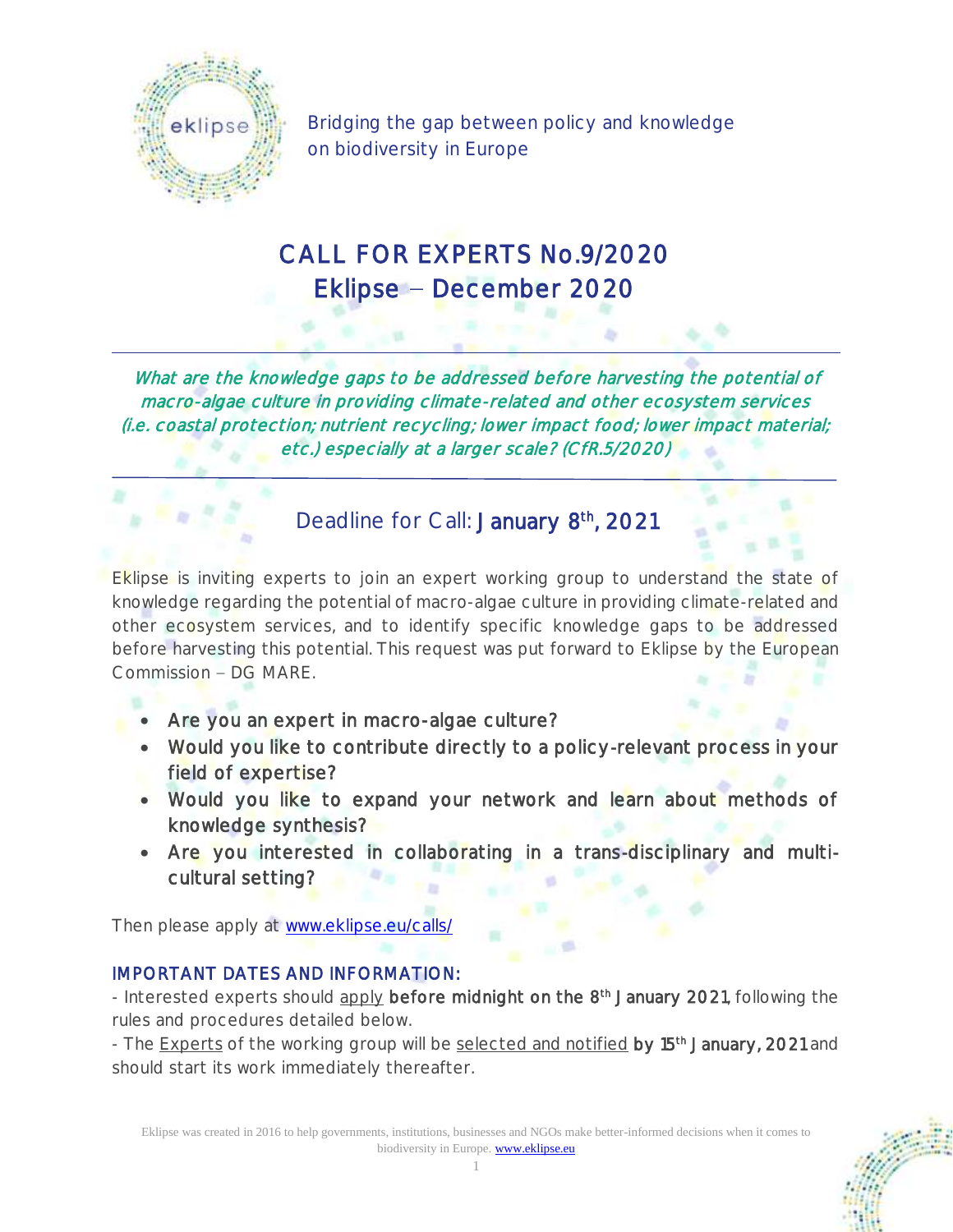

- We will aim to have a first online expert group meeting in week starting 25th January, 2021.

- The deadline for 1<sup>st</sup> draft reporting is 4<sup>th</sup> June 2021.
- The deadline for the *final draft* reporting is 31<sup>st</sup> August 2021.
- The deadline for the final version is 30<sup>th</sup> September 2021.

- Participation in this expert working group will require approximately 10% of your time please find more information on expectations of and support to Eklipse Expert Working Groups below.

Eklipse was created in 2016 to help governments, institutions, businesses and NGOs make better-informed decisions when it comes to biodiversity in Europe.

More information on the processes at [www.eklipse.eu](http://www.eklipse.eu/)

1) Invitation to join an Expert Working Group (EWG)

Eklipse is inviting experts to join an expert working group to develop recommendations on how macro-algae culture and the provided ecosystem services can contribute to the Green Deal objectives, and on how the algae sector can contribute to the development of a sustainable European Blue Bioeconomy. Suggestions for improvements should take into account knowledge gaps, informing the debate/discussions on macro-algae cultivation and the provided ecosystem services, including (if relevant) blue carbon, as well as on macro-algae cultivation and marine biodiversity. Results can inform any future algae research or European Commission activities. Identification of knowledge gaps can therefore inform future research and action on macro-algae, as a sustainable natural resource.

The Expert Working Group will cover diverse and complementary skills (including multidisciplinary skills and a broad geographical coverage  $-$  see section 6.2) and will interact with relevant stakeholders to ensure appropriate methodological choices and uptake of outputs.

# 2) Request to be addressed by this call

#### BACKGROUND TO THIS REQUEST

There is strong need to mitigate climate change, enhance sustainable ecosystem service provisioning and secure biodiversity in coastal and marine areas. This is particularly relevant due to the multisectoral human activities taking place and the need for protection,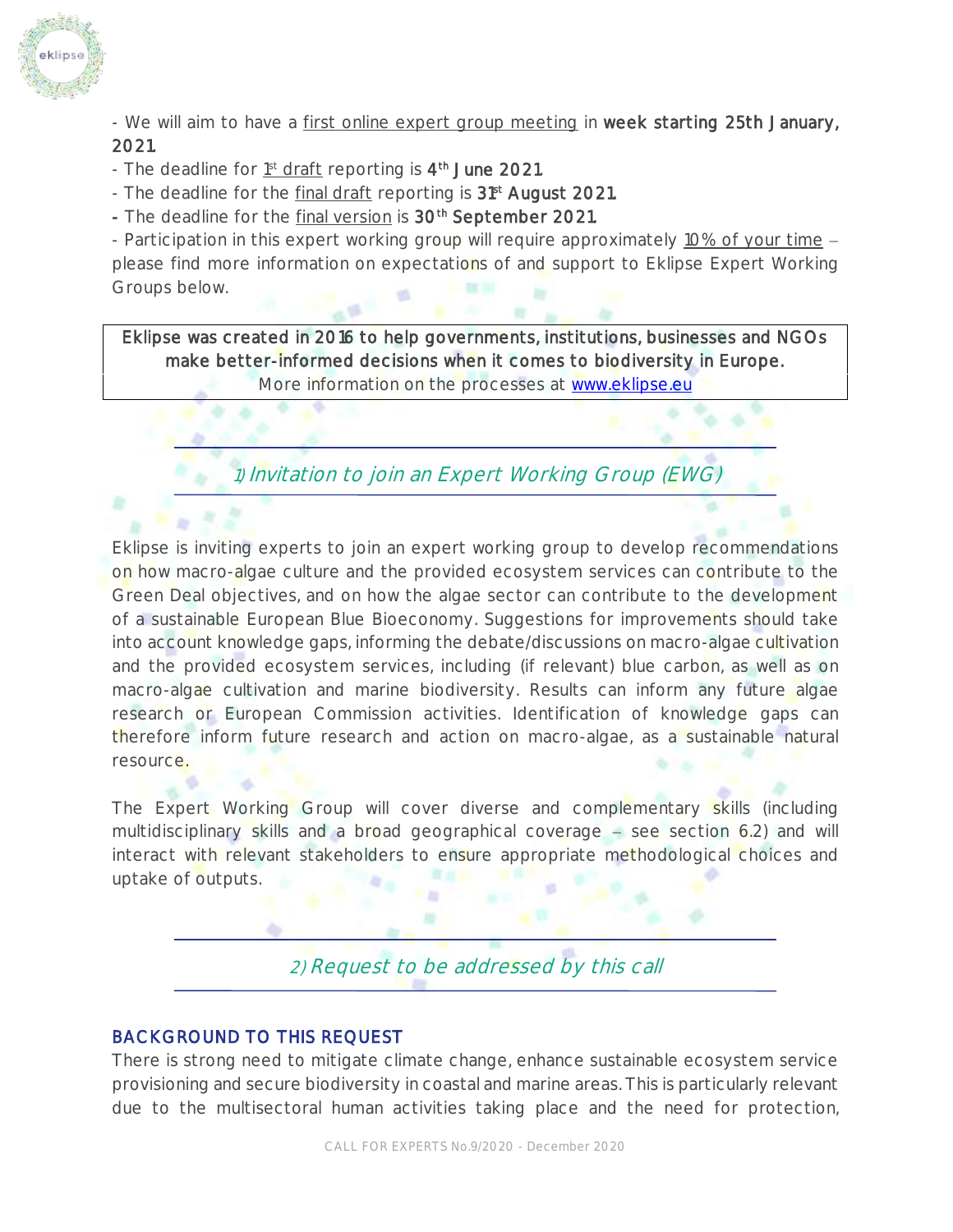conservation, and management of coastal and marine ecosystems and natural resources. In this context, the development of macro-algae cultures in these areas offers potential for a range of direct and indirect benefits, by producing sustainable natural resources for food, feed, fuel, cosmetics and bio-active compounds for pharmaceuticals (Campbell et al., 2019 ); and by maintaining and enhancing local coastal biodiversity (Wood et al., 2017 ). Macro-algae culture establishment may act as soft measures of coastal protection and that such farms may have positive effects in maintaining and increasing local biodiversity (see Tsiamis et al., 2020).

However, cautiousness is needed before upscaling macro-algae culture due to uncertainties including effects on local biodiversity (e.g., displacement of wild stocks, occurrence of non-indigenous species) (FAO, 2018 ), challenges emerging when scaling up the production (e.g., related to climate change and seaweed aquaculture technologies like strain development, harvesting, transport and processing) (Kim et al., 2017 ) and potential trade-offs and negative impacts (e.g., Jean-Baptiste et al., 2019 ). Therefore, there is a need to map existing knowledge and identify knowledge gaps and trade-offs, to inform future development of macro-algae culture strategies and policies. Existing assessments mention for example following knowledge gaps relating to positive and negative effects of macro-algae, scale of effects and potential cumulative impacts of various macro-algae farms, and knowledge gained by systematic monitoring (Wood et al. 20173). Furthermore, more knowledge is needed to evaluate impacts in terms of water, energy and land use, changes in sedimentation rates and structure of local communities, and potential pollution and risk of releasing invasive species into the environment (https://ec.europa.eu/jrc/en/science-update/algae-biomass-production-bioeconomy).

#### CALL FOR KNOWLEDGE

A Call for Knowledge related to this request was launched end of September 2020 and was open until November 6th 2020 (extended from 23rd October 2020). The Call for Knowledge was broadly disseminated through the different Eklipse social media platforms, i.e. [LinkedIn,](https://www.linkedin.com/company/eklipse-europe/) [ResearchGate,](https://www.researchgate.net/project/Eklipse-Bridging-the-gap-between-policy-and-knowledge-on-biodiversity-in-Europe) [Twitter,](https://twitter.com/Eklipse_europe) [Facebook,](https://www.facebook.com/eklipsemechanism/) [Instagram](https://www.instagram.com/eklipse_europe/) as well as via different mailing lists and networks (e.g. Euromarine, Algae Europe, The European Macro-algae community,  $etc...$ ).

3) Suggested programme of work and methods

A possibility could be a three step approach consisting of 1) Delphi process to identify and prioritize key topics, 2) a scoping review (or similar) to assess knowledge gaps in the priority areas identified in Delphi, and 3) expert consultation workshop to discuss and verify

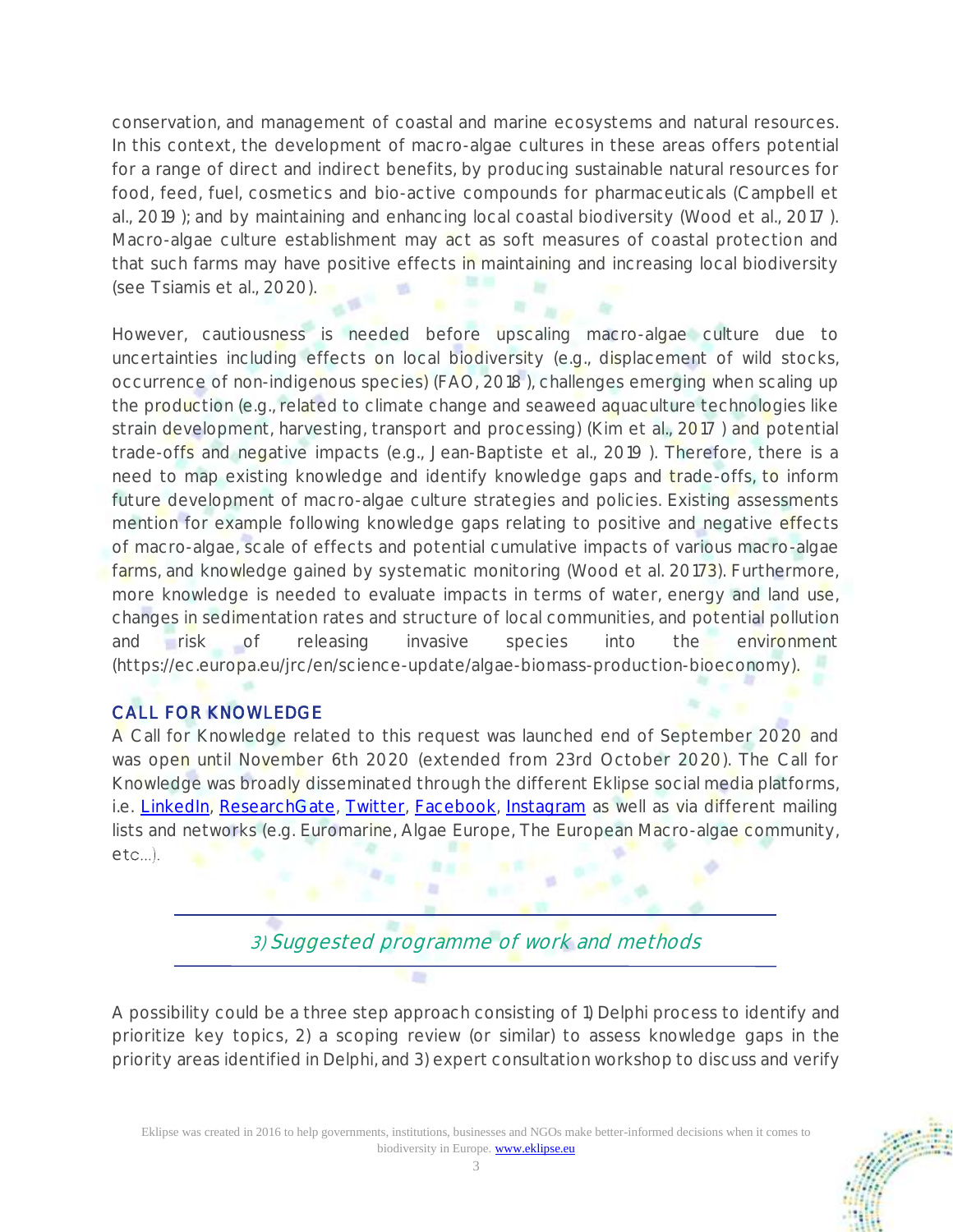

results of the previous steps. Initial thoughts about these three steps and used methods are provided below.

- 1) Delphi process in the first round would identify key areas where knowledge is needed by for example the following questions:
	- What are the ecosystem services (ES) that macro-algae cultivation can provide?
	- What impacts / trade-offs may macro-algae cultivation include?
	- What uncertainties need to be resolved before significantly increasing / scaling up macro algae culture?
	- What are future research needs on macro-algae cultivation and the provided ES?
	- What are possible unexpected / emerging issues included in scaling-up macro-algae culture?

In general, these questions should allow Delphi panelists to identify key issues and knowledge gaps as well as examine the level to which macro-algae culture can be considered a solution and to which problems . The first round of the Delphi would identify rather long lists of issues. The Eklipse EWG will then cluster the items on the lists. In the second round of the Delphi, Eklipse would ask panelists to prioritize identified items under each question. This will result in a set of issues and priorities to inform the scoping review (or other chosen method to identify knowledge gaps). In addition, the question on future research needs will directly inform DG MARE on how expert communities perceive needs for future research thereby contributing to with forthcoming Horizon Europe calls. Also, the wide range of ES potentially produced by macro-algae culture will be identified and prioritized in the Delphi process.

- 2) The scoping review (or other method to identify knowledge gaps), will then be narrowed down by prioritized lists of issues. Yet, some flexibility is allowed for the EWG to conduct the assessment of the knowledge gaps, and also choice of the exact method to be used to identify knowledge gaps.
- 3) A third step could be used if there are enough time and resources. This would consist of another multiple expert consultation, where selected group of experts could discuss the findings of the Delphi and scoping review. This could take a form of a workshop. There may be funds available from the requester to arrange this. This step could ensure the comprehensiveness of the findings, confirm key knowledge gaps, and deliberate on future research needs. A face to face workshop would allow more in-depth discussions than the rather technical Delphi process. Workshop participants could be identified by using past projects (e.g. PEGASUS; OTHERS) and Annual Seaweed Conference as starting points. Given the Covid-19 situation, a face-to-face workshop may be difficult to arrange, but virtual meeting options can be considered, if the EWG and requester consider this would add value.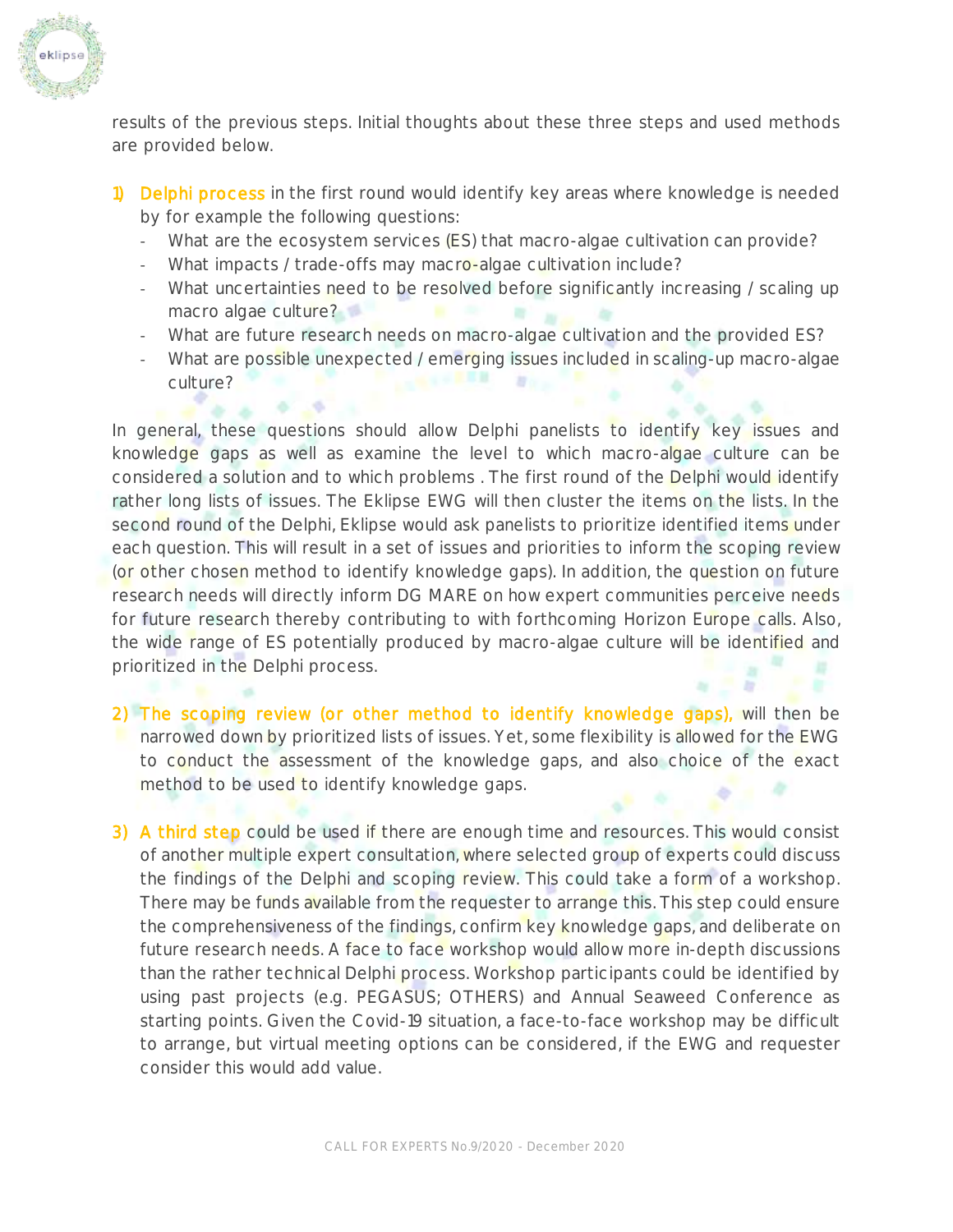For more information on each of these methods, please refer to the Eklipse [report on](http://eklipse.eu/wp-content/uploads/2020/10/EKLIPSE_D3-1_On-lineReport_NewInset4Print_012019_HL3.pdf)  [knowledge synthesis methods.](http://eklipse.eu/wp-content/uploads/2020/10/EKLIPSE_D3-1_On-lineReport_NewInset4Print_012019_HL3.pdf)

### 4) Implementation steps and timeline

The work is expected to follow the Eklipse knowledge synthesis process, i.e. it will include the following

steps:

- Kick-off dialogue meeting with EKLIPSE Knowledge Coordination Body (KCB) to ensure common understanding of the request among experts (within a week of nomination of expert group).
- Preparation of the work (to be concluded within 8 weeks of nomination)
	- o Scanning of literature and other sources
	- o Development of methodological protocol (with support of the Eklipse Method
	- **Expert Group for knowledge synthesis methods)**
	- o Agreement of methodological protocol with KCB and requesters
	- o Review of protocol through open consultation (organized by Eklipse)
- Programme of work
	- o Early draft (to be discussed with KCB and possibly requesters) o Full draft completed for review.
- Finalisation including review

## 5) Support provided by Eklipse

Eklipse team: The expert working group will be supported in all steps by the Eklipse Management Body (EMB) in communication, documentation (via the Eklipse website), and dissemination of products as required for this request. The working group will be supported thematically and strategically by the KCB.

Financial support: Eklipse activities rely on in-kind contributions as in similar science-policy processes.

The benefits for experts and institutions arise from the networking in the group and the visibility of expertise to policy and society via the products. Eklipse will actively support this visibility of experts and their institution's contributions. In addition:

• kick-off meeting, focus group meeting and final meeting will be hosted by and travel costs covered via Eklipse funds as needed (depending on travel restrictions following lockdown development)

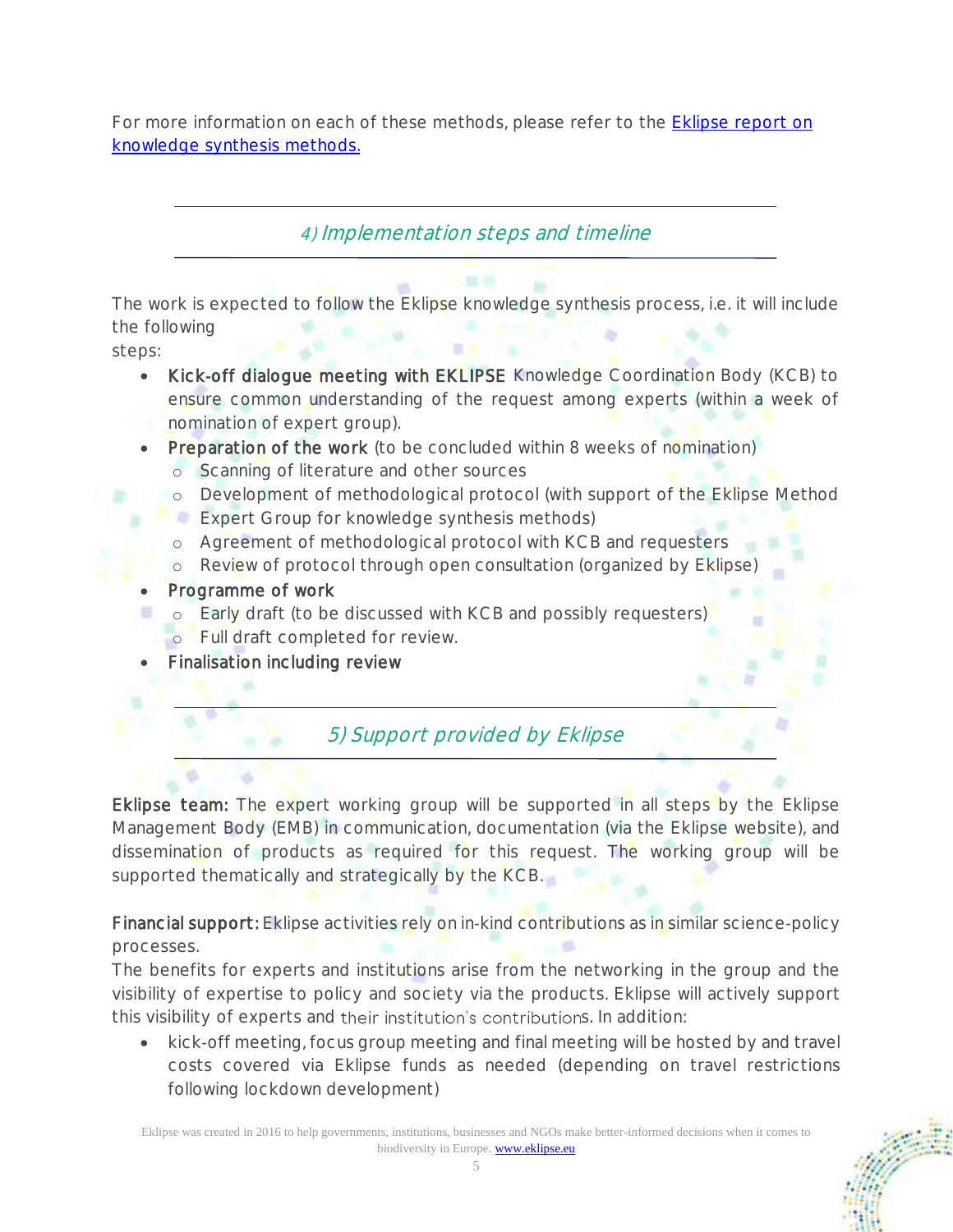

- upon specific request, individual experts from Eastern and Southern European countries might be supported via a honorary contract by an Eklipse partner institution.
- $\bullet$  a maximum budget of  $\epsilon$  2.500 can be granted for tasks such as the literature review and synthesis (for this a separate contract is required see section 6).

Technical support: Access to literature databases will be facilitated if needed. Eklipse will cover the layout, printing, and dissemination of interim and final products.

6) Eligibility and applicant information

#### 6.1 Selection criteria for the composition of the Expert Group

Selection of the expert working group will be done by the KCB according to selection process and criteria outlined below (6.2) and on the Eklipse website. The expert working group should cover all relevant disciplines including natural, social, economic and planning sciences. Gender balance and geographical diversity of EU countries will be considered in the selection. If teams are applying, this will also apply, and the KCB may decide to complement a team selected with additional individual experts. The working group is expected to have up to 10 experts.

#### 6.2 Selection criteria for individual experts

- Demonstrated expertise or experience in relation to the call topic
- Experience with biodiversity and ecosystem services and/or sustainable
- development as well as with European policy processes.
- Experiences in inter- and transdisciplinary work on topics related to the Biodiversity Strategy and in science-policy interface processes
- Experts will have to comply with the principles and rules of Eklipse (e.g. conflicts of interest policy (see<http://eklipse.eu/ethical-framework/> for more detail).
- Project partners of Eklipse and KCB members are excluded.

See Guidance note 7c "[Preparing and managing calls for experts](http://eklipse.eu/wp-content/uploads/website_db/Guidelines/Gn_7c_Preparing-and-managing-call-for-experts.pdf)" for more information.

#### 6.3 Process and eligibility criteria for supporting contracts

Based on the needs identified by the expert working group in its kick‐off meeting, Eklipse can support the work of the group by sub‐contracting some tasks to individual experts (or institutions, from and beyond the Expert working Group) via working contracts up to a total amount of  $3,000 \text{€}$ . The  $2,500 \text{€}$  mentioned in section 5 is included in this subcontract). Please note that this amount of  $20,000 \epsilon$  will not be re-adjusted according the overheads of the sub-contracted third party.